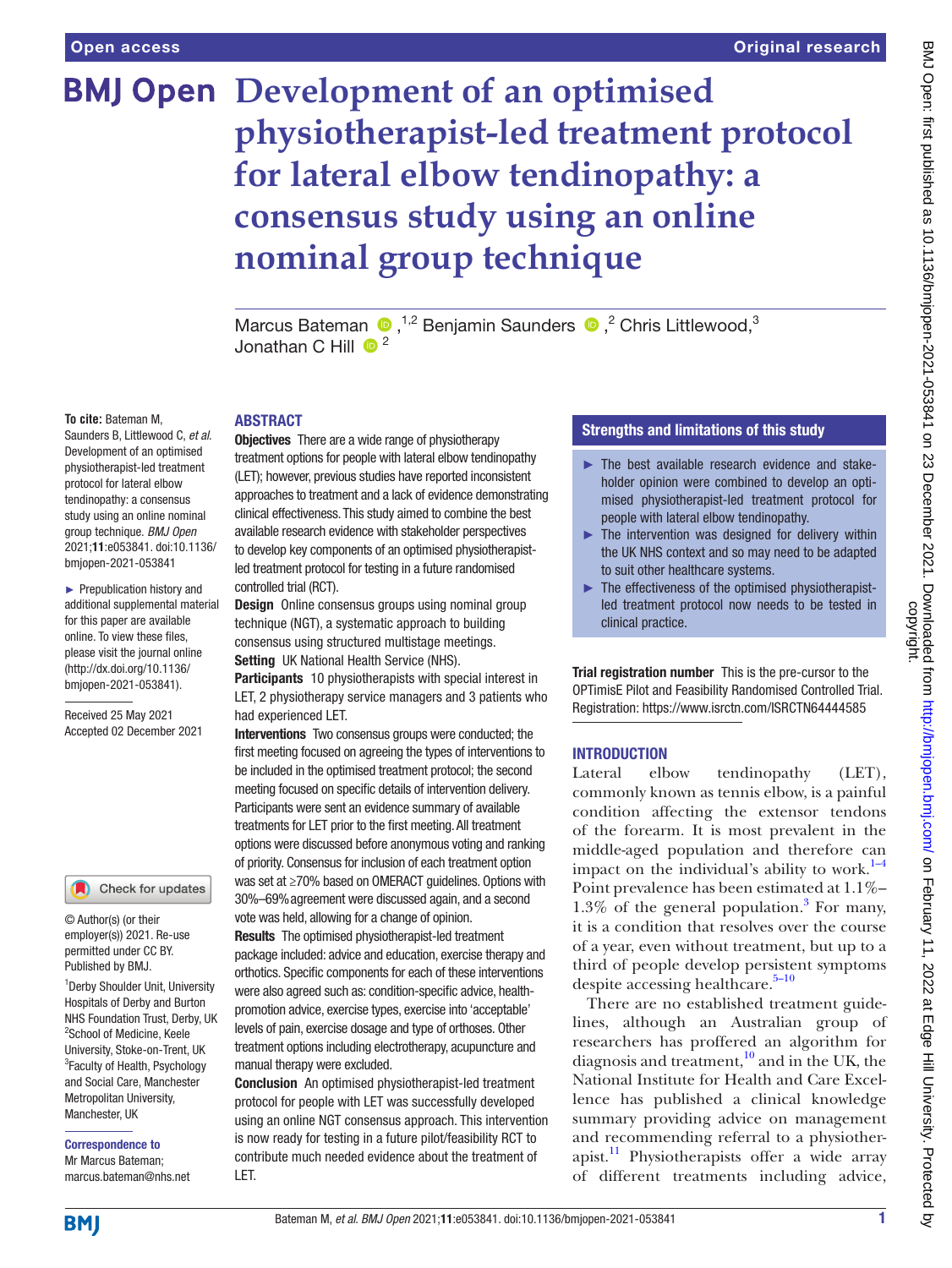exercise therapy, manual therapy, acupuncture, electrotherapies, orthotics and taping.<sup>12</sup> <sup>13</sup> This heterogeneity can be attributed to multiple factors such as variations in training, variations in healthcare funding and personal or patient preference. With wide variations in practice, which include provision of treatments lacking evidence of effectiveness, there is a need to establish an evidencebased, optimum physiotherapy treatment package, to ensure that patients receive the most appropriate treatment in order to improve clinical outcomes for LET. Indeed, even more consistently used treatments, such as exercise therapy, lack a consistent approach to delivery with no consensus on the types of exercise to include, dose of exercise to prescribe and whether exercise should provoke pain or be pain free.<sup>[12–16](#page-6-5)</sup>

Physiotherapy treatment packages are complex interventions involving a combination of verbal and non-verbal communication, patient education and delivery of therapeutic modalities. When designing complex interventions, the purpose should be clear and the intervention should be informed by evidence prior to pilot and feasibility testing[.17](#page-6-6) More recent guidance, from O'Cathain *et al*, encourages stakeholder involvement, including those that deliver the intervention and those that may benefit from it. $^{18}$ 

This paper reports on the development of an optimised physiotherapy treatment protocol for treating people with LET, using a consensus approach that combined information from a previous synthesis of the best available evidence (see [online supplemental file 1\)](https://dx.doi.org/10.1136/bmjopen-2021-053841) with the perspectives of key stakeholders. The agreed treatment protocol will be assessed in a forthcoming pilot and feasibility trial to determine if it can be delivered in a largescale randomised controlled trial (RCT).

#### **METHOD**

The study gained stakeholder consensus for an optimised LET treatment protocol using a nominal group technique (NGT), which is a method that is, by design, dynamic, iterative, creative and open to change. The NGT is usually conducted in face-to-face meetings, about 2 hours long.<sup>[19](#page-6-8)</sup> For topics that are broad, it is recommended that participants are sent information to read prior to the meeting as a means of pre-elicitation: to facilitate understanding of the NGT process, provide background information (such as a summary of the research evidence of efficacy for physiotherapy treatments for people with LET) and prompt early consideration of the task proposed.<sup>20</sup> During the meeting, an explanation of the task is then followed by a period of silent idea generation where participants note down their opinions related to the topic or question. These ideas are then shared with the group until no more ideas are forthcoming. There is opportunity to discuss these ideas to gain understanding of individual's perspectives and clarify definitions, prior to an anonymous vote on whether to include each of the ideas in the final consensus. If voting outcomes are inconclusive,



<span id="page-1-0"></span>Figure 1 A summary of the nominal group technique process.

the process can be repeated with further discussion and voting until a conclusion is drawn.<sup>19 21</sup> The process is summarised in [figure](#page-1-0) 1.

Due to restrictions on face-to-face meeting during the COVID-19 pandemic, the NGT consensus approach was adapted for online data collection with meetings hosted on the Microsoft Teams video-conference platform. Physiotherapists with a special interest in LET were approached to take part via an email advertisement to members of the British Elbow and Shoulder Society and by direct contact with clinicians who had agreed to be part of recruitment and delivery sites for the subsequent pilot and feasibility RCT. Patients volunteered from an existing patient and public involvement and engagement group developed by the research team and physiotherapy service managers were identified from the future trial sites. All participants were required to give written consent to participate, including additional consent to meetings being video recorded.

Prior to the first meeting, participants were sent a summary of the evidence synthesis for the full range of LET physiotherapy treatments. The information was summarised in the form of an evidence flower—a visual display designed for conveying the best evidence summaries to professional and lay audiences (see [figure](#page-2-0) 2).  $2^2$  The quality assessment was taken from five previous systematic reviews, the majority of which used the Grading of Recommendations, Assessment, Development and Evaluations (GRADE) system of quality assessment.<sup>14 23-26</sup> A narrative literature review was also included for those interested in further details about the evidence used (see [online supplemental file 1\)](https://dx.doi.org/10.1136/bmjopen-2021-053841). A comprehensive list of papers was included in the review using systematic search results from a concurrent project, supplemented by hand searching of paper references.<sup>27</sup> The purpose of the first meeting was to determine the broad types of treatment to include. During the first meeting participants were asked: 'Which treatments should be included in the optimised physiotherapy treatment package for people with LET?' They were also asked to consider the evidence presented in the summary documents, whether there were any other treatments that were not in the summary and if any treatments were not feasible for use in their specific UK NHS context. After silent generation of ideas and group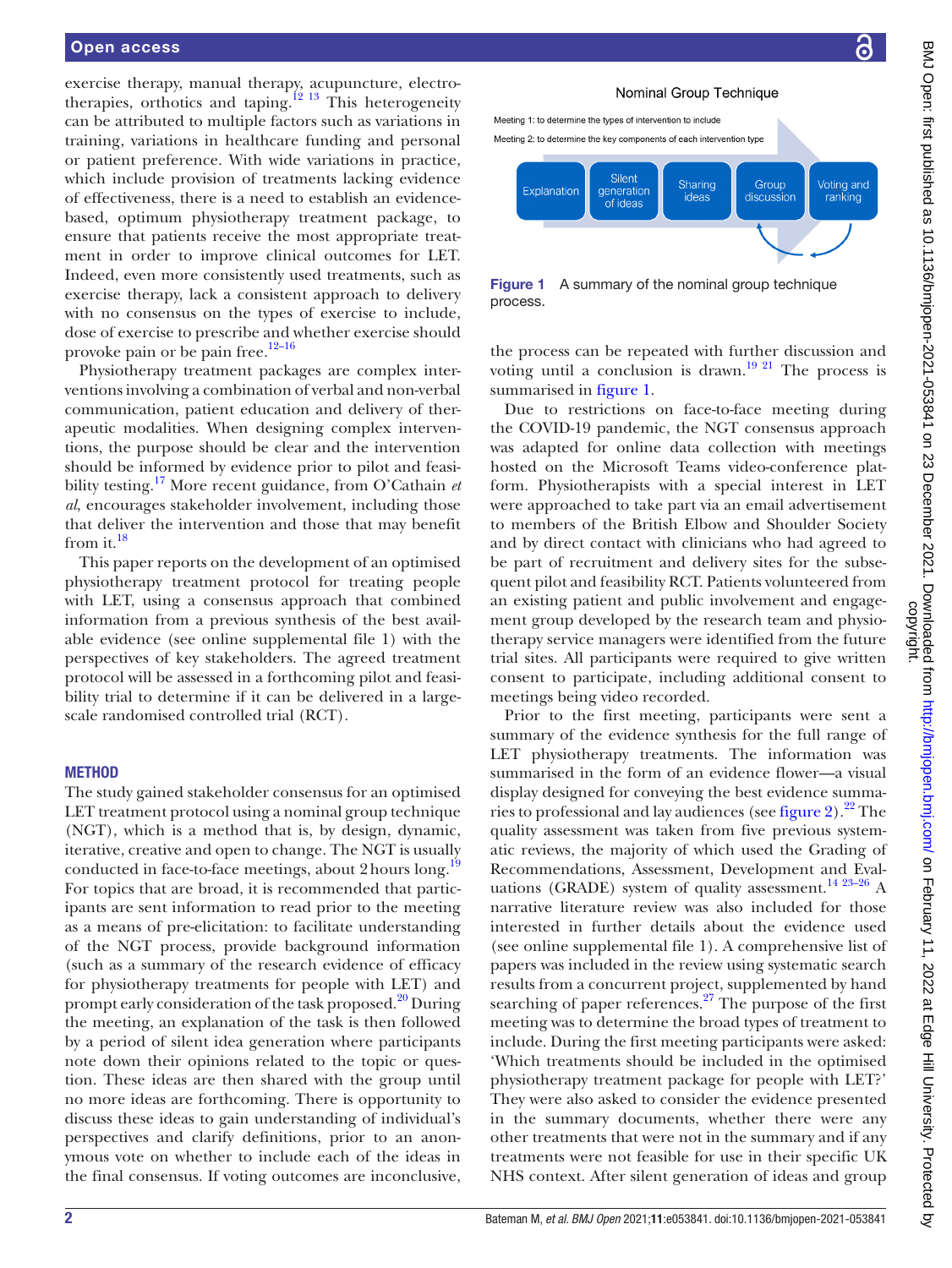

<span id="page-2-0"></span>Figure 2 An evidence flower summary of the scientific evidence for the full range of physiotherapy treatments available for people with lateral elbow tendinopathy.

discussion, an anonymous vote was conducted using an online voting platform ([www.mentimeter.com\)](www.mentimeter.com) with answers only revealed once everyone had voted. Participants were asked to signal 'yes' or 'no' for the inclusion of individual treatment types in the optimised physiotherapy treatment package. Ratings were averaged across the group, and those with  $\geq 70\%$  agreement (based on the Outcome Measures in Rheumatoid Arthritis Clinical Trials (OMERACT) handbook)<sup>28</sup> were included. Those with less than 30% agreement were excluded. Treatment types with 30%–69%agreement were discussed further, followed by a second round of voting, to allow for changes of opinion, with those not reaching 70% agreement excluded after the second vote. Finally, the agreed treatment types were anonymously ranked by participants in order of importance using the Mentimeter online platform.

The purpose of the second NGT meeting was to reach consensus on the key components of the treatment types agreed in meeting 1. Prior to the second meeting, participants were sent a summary of the decisions made in the first meeting along with a two-page evidence summary of the component variables related to each of the treatment types selected (for example, the evidence of efficacy for different exercises to be included within the 'exercise therapy' treatment). Participants were also encouraged to read the more-detailed narrative literature review to gain a deeper understanding of the evidence available. The second meeting followed the same format as the first, with idea generation, discussion and voting on the individual components to be included within each of the treatment type categories.

#### Patient and public involvement statement

Patient representatives with experience of LET were involved in the initial study design, grant funding application and the consensus itself.





<span id="page-2-1"></span>Figure 3 Results of the first voting round from meeting 1—to decide which treatment types will be included in the optimised physiotherapy treatment protocol. Overall, 10 votes were required for inclusion and 5–9 votes required for further discussion and a second vote. TENS, transcutaneous electrical nerve stimulation.

## **RESULTS**

The consensus groups comprised 10 physiotherapists with special interest in LET (mean 18.7 years qualified, range 8–30), 2 NHS physiotherapy service managers and 3 patients (mean age 47). Two of the physiotherapists and one of the managers had also experienced LET themselves. There were eight male participants and seven females. One patient was unable to attend the first meeting due to illness, and all participants attended the second meeting.

The treatment types proposed and discussed in meeting 1 were: acupuncture, advice and education, exercise therapy, hyaluronic acid injection, laser, manual therapy, orthotics, shockwave therapy, steroid injection, taping, transcutaneous electrical nerve stimulation (TENS) and therapeutic ultrasound. Overall, 14 participants voted on whether to include these treatment types in the optimised physiotherapy treatment protocol, meaning 10 'yes' votes were required to exceed the 70% threshold and 5 'yes' votes required to exceed the 30% threshold. The voting results from the first round of voting are displayed in [figure](#page-2-1) 3. Advice and education, exercise therapy and orthotics surpassed the 70% threshold for inclusion. Manual therapy received 43% of the vote, so was discussed again. Following a second vote, the result remained the same (43%) so manual therapy was excluded. All other treatment types failed to reach the 30% threshold, so were excluded after the initial vote. The three included treatment types were then ranked in order of importance by anonymous vote, with the following outcomes:

- 1. Advice and education.
- 2. Exercise therapy.
- 3. Orthotics.

During the discussion stage of the NGT process, the recommendation from the physiotherapy service managers was that the intervention needed to be adaptable for online consultations, due to recent service changes resulting from the COVID-19 pandemic and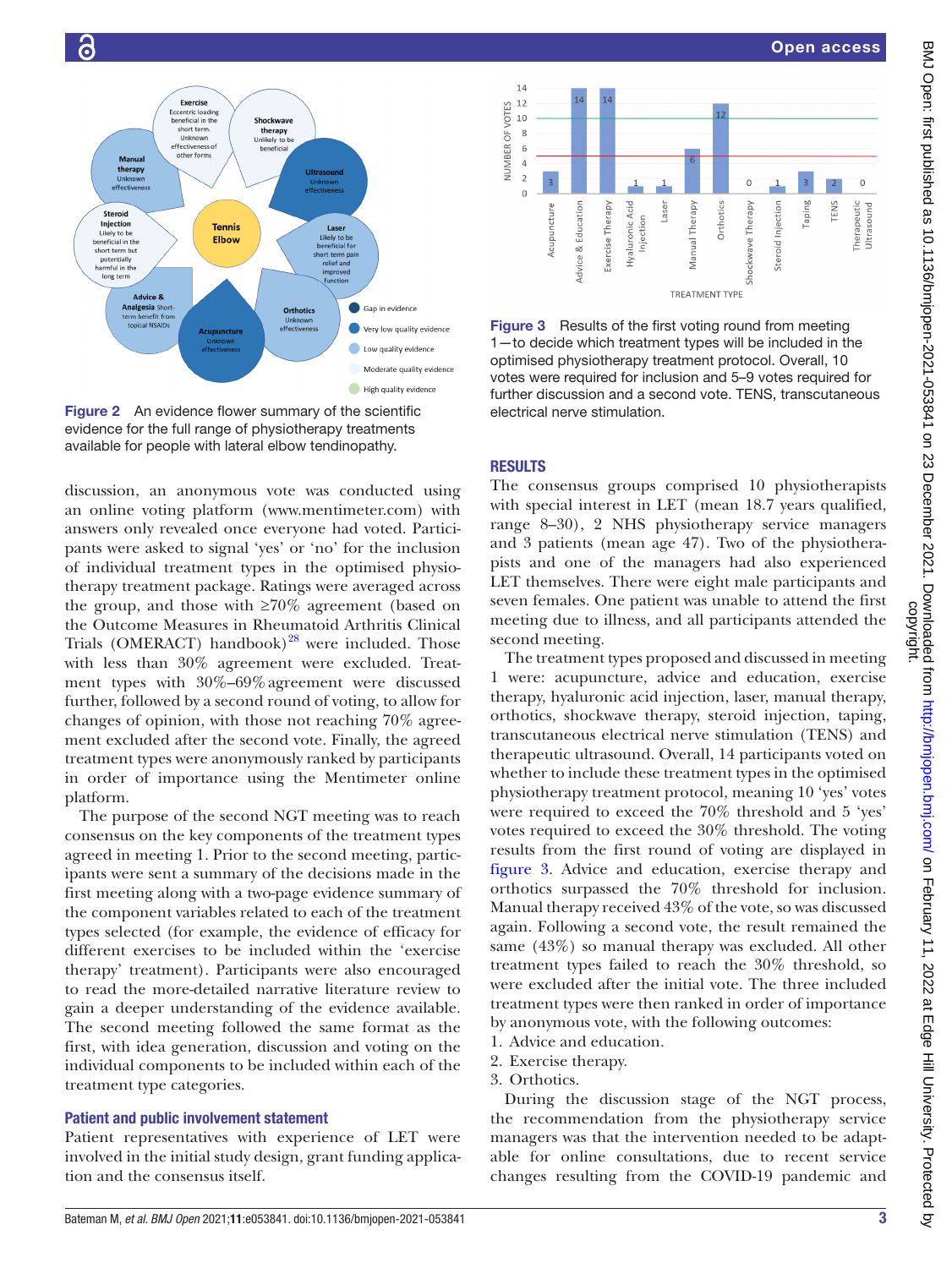future uncertainties around face-to-face consultations in the longer term, and that numbers of follow-up sessions should be minimised to improve efficiency. Patients highlighted the importance of practicality, reducing burden on the patient, and were amenable to online consultation.

In meeting 2, the components of the advice and education treatment were proposed and voted upon. The voting results are shown in [table](#page-3-0) 1.

Sleep advice, diet advice, diabetes management and stress management advice failed to meet the 70% threshold but were discussed again and voted upon for a second time. During the discussion, it was agreed among participants that dietary supplements were listed as a separate option for the second vote alongside general diet advice. Following the second vote, only stress management advice and dietary supplements failed to reach the 70% threshold for inclusion, hence were excluded. The full list of agreed advice and education components was: what tennis elbow is, activity modification, pacing, promotion of self-efficacy, ergonomics for work or sport, medication advice, basic pain science, general exercise advice, smoking cessation, sleep advice, general diet advice and diabetes management. The ranking of these components in order of importance is displayed in [figure](#page-4-0) 4.

The components proposed and voted upon for the exercise therapy treatment were: forearm stretches, spine stretches, isometric loading, concentric loading, eccentric loading, shoulder girdle strengthening, shoulder girdle stability exercise and functional exercise. Spine stretches failed to meet the 30% threshold, so were excluded. Forearm stretches and shoulder girdle strengthening were discussed a second time. It was agreed that, on reflection, shoulder girdle strengthening and shoulder girdle stability exercises had significant overlap, so were merged into one category: shoulder girdle exercises. Both forearm stretches (80%) and shoulder girdle exercises (80%) reached the 70% inclusion threshold in a second vote, so the final agreed components were: forearm stretches, isometric loading, concentric loading, eccentric loading, shoulder girdle exercises and functional exercise.

Two further questions were then posed to the participants regarding key components of the exercise therapy intervention:

- 1. Should exercises provoke pain?
- 2. What dose of exercise should be used?

Following discussion and voting, it was agreed that exercise should provoke pain to a level that the individual patient deems acceptable to them. Forearm stretches should be held for 30s and repeated three times before and after loading exercises. Isometric exercises should be held for up to 60s and repeated five times, once daily. Concentric and eccentric loading should be performed in three sets of 10–15 repetitions, once daily.

For the orthotic treatment, three options were proposed: a counter-force elbow clasp, a wrist immobilisation splint and a tubular compression sleeve. Following

<span id="page-3-0"></span>Table 1 Voting results from meeting 2, showing the key components of each treatment category.

Ī

l

| Component                                   | Vote 1              | Vote 2                               |
|---------------------------------------------|---------------------|--------------------------------------|
| Advice and education                        |                     |                                      |
| Activity modification                       | 93%*                |                                      |
| Pacing                                      | 87%*                |                                      |
| Promotion of self-<br>efficacy              | 93%*                |                                      |
| Basic pain science                          | 87%*                |                                      |
| Medication advice                           | 80%*                |                                      |
| Sleep advice                                | 47%†                | 100%*                                |
| General exercise advice                     | 80%*                |                                      |
| <b>Stress management</b><br>advice          | 53%†                | 67%‡                                 |
| Diabetes management                         | 67%†                | 87%*                                 |
| Ergonomics for work or<br>sport             | 93%*                |                                      |
| Smoking cessation                           | 87%*                |                                      |
| What tennis elbow is                        | 93%*                |                                      |
| Diet advice                                 | 67%†                | 100%*                                |
| Dietary supplements                         | N/A                 | 60%‡                                 |
| Exercise therapy                            |                     |                                      |
| Forearm stretches                           | 67%†                | 80%*                                 |
| Spine stretches                             | 27%‡                |                                      |
| <b>Isometric loading</b>                    | 93%*                |                                      |
| Concentric loading                          | 93%*                |                                      |
| <b>Eccentric loading</b>                    | 100%*               |                                      |
| <b>Functional exercise</b>                  | 100%*               |                                      |
| Shoulder girdle<br>strengthening            | 67%†                | Grouped and<br>reclassified          |
| Shoulder girdle stability                   | $80\%$ <sup>*</sup> | as 'Shoulder<br>girdle<br>exercises' |
| Shoulder girdle<br>exercises                | N/A                 | $80\%$ *                             |
| <b>Orthotics</b>                            |                     |                                      |
| Counter-force elbow<br>clasp                | 80%*                |                                      |
| Wrist immobilisation<br>splint              | 7%‡                 |                                      |
| Tubular compression<br>sleeve               | 13%‡                |                                      |
| *Included.<br>†Discussed again and revoted. |                     |                                      |

‡Excluded.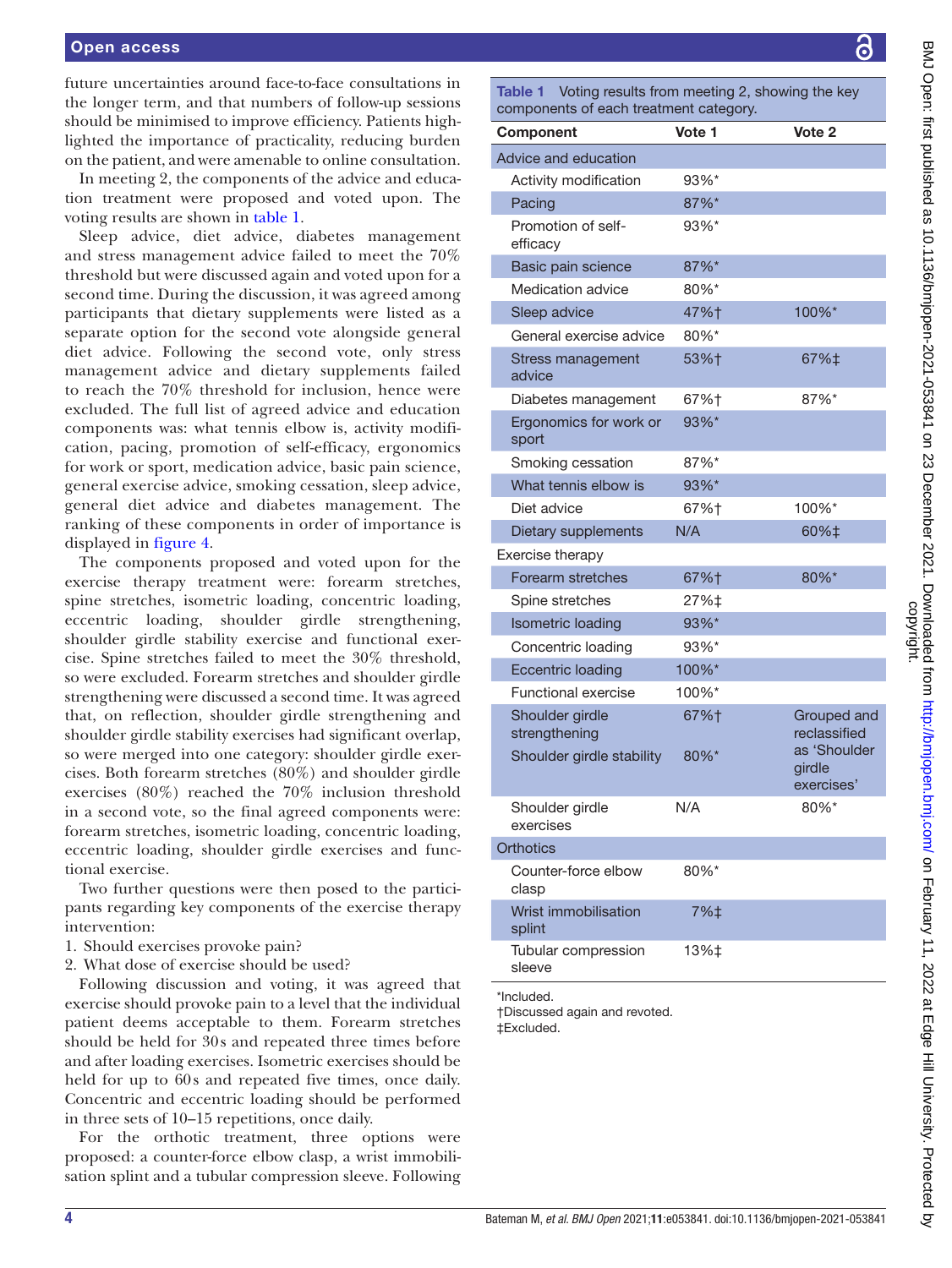

<span id="page-4-0"></span>Figure 4 Ranking of included advice and education treatment components in order of importance.

voting, the elbow clasp was included (80%) with the other two options excluded (7% and 13%, respectively).

#### **DISCUSSION**

 $\epsilon$ 

An optimised physiotherapist-led treatment protocol for people with LET was successfully developed using an NGT consensus approach. The agreed intervention consists of (a) advice and education related to both the condition and wider health-related issues, (b) progressive exercise therapy and (c) the provision of an elbow clasp splint. Acupuncture, hyaluronic acid injection, laser therapy, manual therapy, shockwave therapy, corticosteroid injection, taping, TENS and therapeutic ultrasound were excluded.

The NGT consensus approach was easily adapted from the traditional face-to-face format to an online videoconference format without the need for any bespoke software. The online method had the advantage that participants did not have to travel to meetings, allowing for inclusion of a geographically diverse group. A potential disadvantage is that some potential participants could have been put off by the technical aspects of joining a meeting online or lacked the necessary devices, computer skills or internet connectivity.

This study involved a range of different stakeholders (ie, physiotherapists and physiotherapy service managers) that would be involved in future roll-out of the proposed intervention and also patients who would stand to benefit from it. It is hoped that this stakeholder involvement will make the agreed optimised physiotherapy treatment protocol deliverable in a real-life clinical situation. The decision-making process was largely influenced by the scientific evidence, with all of the physiotherapist stakeholders stating that they had read the full evidence review prior to the first meeting; however, the other stakeholders were influential, especially when the evidence was equivocal. Indeed, the input from the physiotherapy service managers shaped the intervention to ensure that all of the elements could be provided via remote online or telephone consultation, should the need arise. Following the result of the first vote in deciding the treatment types to be included, manual therapy was undecided and was

discussed again. Some clinicians argued in favour, due to the short-term pain relief that can be achieved with manual therapy, but both the managers and the patients argued against, due to the costs involved with delivering multiple sessions of manual therapy and the burden on the patient of having to attend frequently to receive it. As a result, manual therapy was excluded following a second vote.

The creative nature of the silent generation phase of the NGT process allowed for ideas regarding the advice and education components that differed from previous LET trials. Several trials have included patient education and advice, consisting of explanations of what LET was, reassurance, ergonomic advice, activity modification and medication advice. $5-8$  None, to date, have considered a more holistic approach to health that was reflected in our results, including advice regarding general exercise, smoking cessation, diet advice, sleep, diabetes management and pain science. This has the potential to improve a patient's overall health alongside influencing the outcome of their LET symptoms.

The components proposed for the exercise therapy intervention were largely in line with previous research evidence. An exception to this was stretching of the cervical and thoracic spine, proposed by four physiotherapists based on their clinical experience, in the absence of any research evidence, but this did not receive sufficient votes for inclusion or further discussion. Forearm stretches were a topic of debate after receiving 67% of the initial vote. Numerous studies have included forearm stretches as part of an exercise therapy intervention alongside strengthening exercises, making it impossible to assess the efficacy of the stretches alone. Only one, three-armed RCT of 94 patients, has compared forearm stretches against the addition of either eccentric strengthening or concentric strengthening.<sup>29</sup> Outcomes were measured at 6weeks, with similar effectiveness across all groups. This evidence, along with testimony from two of the participating patients of the immediate painrelieving effect of forearm stretches, resulted in a change of opinion for the second vote (80%) and inclusion in the exercise therapy treatment.

For the initial exercise therapy vote, shoulder girdle stability exercises had been proposed as well as shoulder girdle strengthening exercises. Following further discussion regarding the details of what participants understood/meant by the two different terms, this resulted in an agreement that there was overlap across the categories and that, overall, a more generic description 'shoulder girdle exercises' should be used and included in the exercise therapy treatment. This was largely based on evidence that people with LET have been found to have reduced strength of the shoulder girdle muscles compared with the contralateral arm.<sup>[30](#page-6-15)</sup>

It was agreed that the exercise therapy component should be a progressive regime including a range of exercises to suit patients at different stages of the condition or symptom severity. Previous studies had focused on a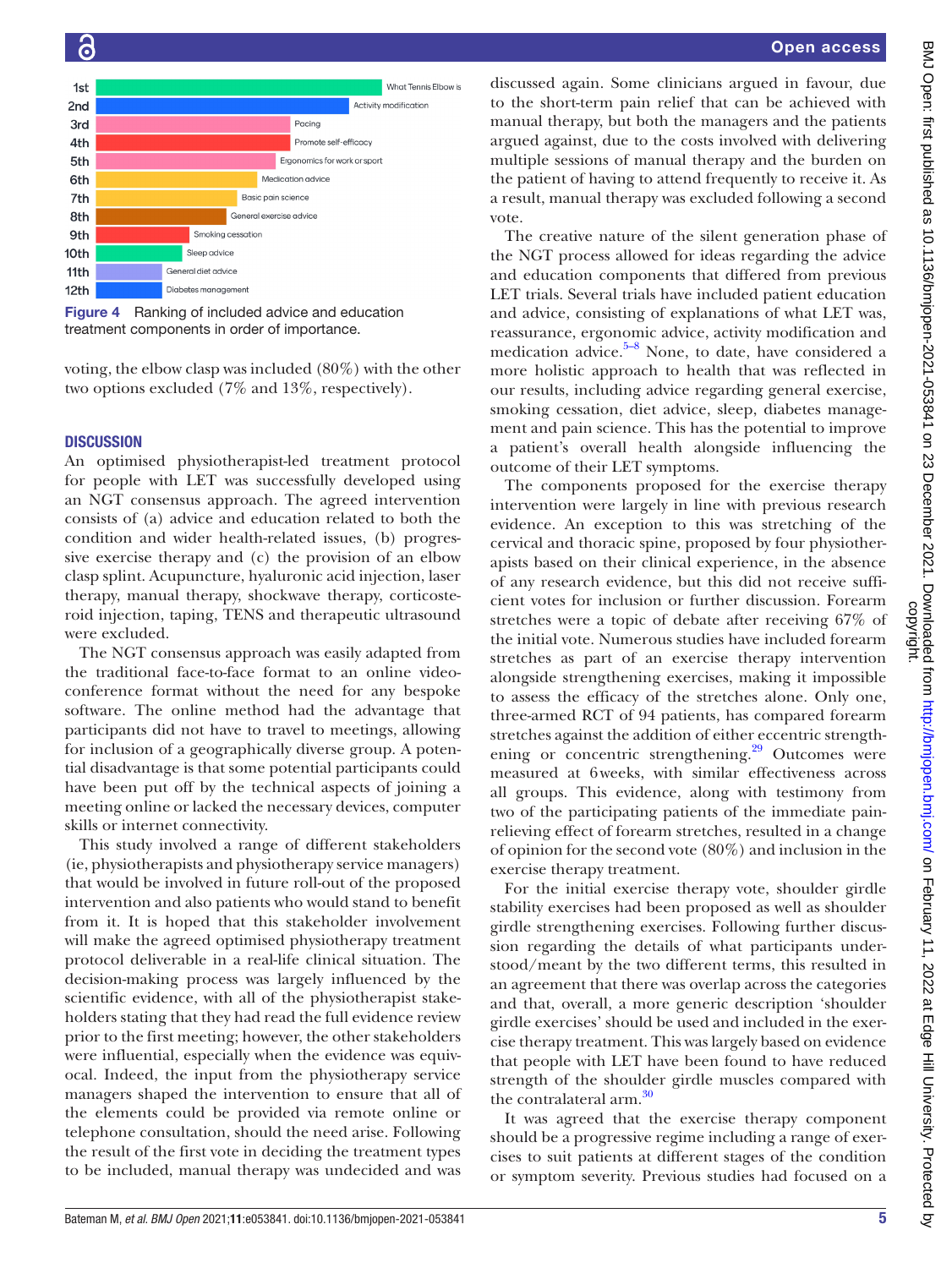single exercise type, for example, isometric loading, finding a plateauing of improvement over time, whereas combined regimes appeared more effective. $831$  By including a progressive regime, the aim was to avoid this plateau effect and allow patients to return to their normal level of function.

In a departure from the majority of previous LET studies, this consensus group voted unanimously to include exercises that provoke pain. With the exception of the Stasinopoulos protocol, $32$  which permits exercise into mild pain below 4/10 on a numerical rating scale, all other trials of exercise for people with LET have stated that exercises should be pain free. Pain-related fear can result in higher perceived pain levels due to stress, so an exercise approach that focusses on avoiding pain may exacerbate this response.<sup>33</sup> Features of sensitisation, such as this hyperalgesia, are a common feature in patients with LET, as identified by 10 studies included in a recent systematic review. $34$  Pain-related fear was recognised as an important factor in this intervention development by all participants, as it could be a mediating variable in the effectiveness of the exercise therapy component. The initial vote was split (47:53%) as to whether to limit pain during exercise to the 4/10 level or let the patient decide how much pain was acceptable to them, but following further discussion influenced by the patient participants the final vote rested in favour of pain to a level that the patient deems acceptable (80%).

The choice of dose for the different exercise types included was largely justified on clinicians' experience and precedents from particular trials. A systematic review of different types of resistance exercises used to treat people with LET, from 2012, found heterogeneity in the dose of exercise prescribed, with no recommendation possible regarding the optimum dose.<sup>[15](#page-6-17)</sup> A subsequent systematic review, from 2020, focused just on studies of eccentric loading exercises and recommended that three sets of 10–15 exercises be performed daily, for a minimum of 6weeks.[14](#page-6-11) This dose was agreed by the consensus group for both eccentric and concentric exercises. The dosing of forearm stretches and isometric exercises was chosen based on what the physiotherapists deemed most pragmatic and the patients deemed most practical/acceptable from examples taken from previous studies showing evidence of efficacy. The agreed dose for forearm stretches was a 30s stretch performed three times, before and after loading exercises (isometric/concentric or eccentric) as used in the Stasinopoulos protocol.<sup>[32](#page-7-0)</sup> The agreed dose for isometric exercises was maximal resistance, held for 60s and repeated five times, as used by Barratt and Selfe.<sup>35</sup> Two other dosing regimes were considered but the dose prescribed by Park *et al*, [36](#page-7-4) of 50 repetitions of 10s holds, four times a day was considered too burdensome, and contractions based on percentage of maximum voluntary contraction from 20% increasing up to 35%, used by Vuvan *et al*,<sup>[8](#page-6-16)</sup> too complicated.

For the orthotic treatment, the decision was between a wrist immobilisation splint, a counter-force elbow clasp

and an elasticated elbow sleeve. The latter was proposed as a cheap alternative, but due to a lack of trial evidence to support its use was excluded with just 13% of the vote. The evidence would suggest similar levels of efficacy between wrist immobilisation splints and counter-force elbow clasps[.37–39](#page-7-5) The practicality of such devices was discussed with the counter-force elbow clasps the clear favourite (80%). Reasons given were that wrist immobiliser splints would easily become dirty or wet during work or daily tasks and that elbow clasps were simpler to provide and stock, as they are universal in terms of fitting the left or right arm and have fewer sizing options than wrist immobilisation splints.

The main strength of this study is that a clinical trial intervention protocol has been developed using the combination of the best available research evidence and stakeholder opinion. The optimised physiotherapist-led treatment protocol was designed to be deliverable in the UK NHS, but could be adapted to suit other healthcare systems. Other strengths were: the inclusion of multiple voting rounds to allow for discussion and change of opinion in light of new information and the use of the evidence synthesis to guide decisions based on the evidence base, which the study used a recommended consensus approach, and that voting thresholds were consistent with established OMERACT guidelines. A limitation is that it is based on evidence available at the time of the event and the opinions of those involved in the process. The decisions were largely based on scientific evidence but were influenced, particularly in cases where evidence was equivocal, by an individual's experience. It must also be noted that the effectiveness of the optimised physiotherapist-led treatment protocol still needs to be assessed against usual physiotherapy care before it can be recommended for use in a clinical setting. Funding and ethical approvals are in place to test this in a feasibility trial involving 50 participants.

#### **CONCLUSION**

This study successfully developed an optimised physiotherapist-led treatment protocol for people with LET, which was considered feasible by stakeholders and adaptable for use in online consultations, if required. It includes advice and education related to the condition and the patient's general health, progressive exercise therapy that provokes a pain response and the provision of an elbow orthosis. This intervention is now ready for testing in a future pilot RCT to contribute much needed evidence about the treatment of LET.

#### Twitter Marcus Bateman [@MarcusBatemanPT](https://twitter.com/MarcusBatemanPT)

Acknowledgements The authors would like to thank the following people for their contributions to the consensus meetings: Helen Graham—patient representative, Priyesh Mistry—patient representative, Rajinder Dhanjal—patient representative, Emma Whitby—University Hospitals of Derby & Burton NHS Foundation Trust, Vanessa Fletcher-Barratt—Sheffield Teaching Hospitals NHS Foundation Trust, Jo Winton—Liverpool University Hospitals NHS Foundation Trust, Ian Horsley—Back in Action (Rehabilitation) Ltd, Jack Jeffrey—University Hospitals Birmingham NHS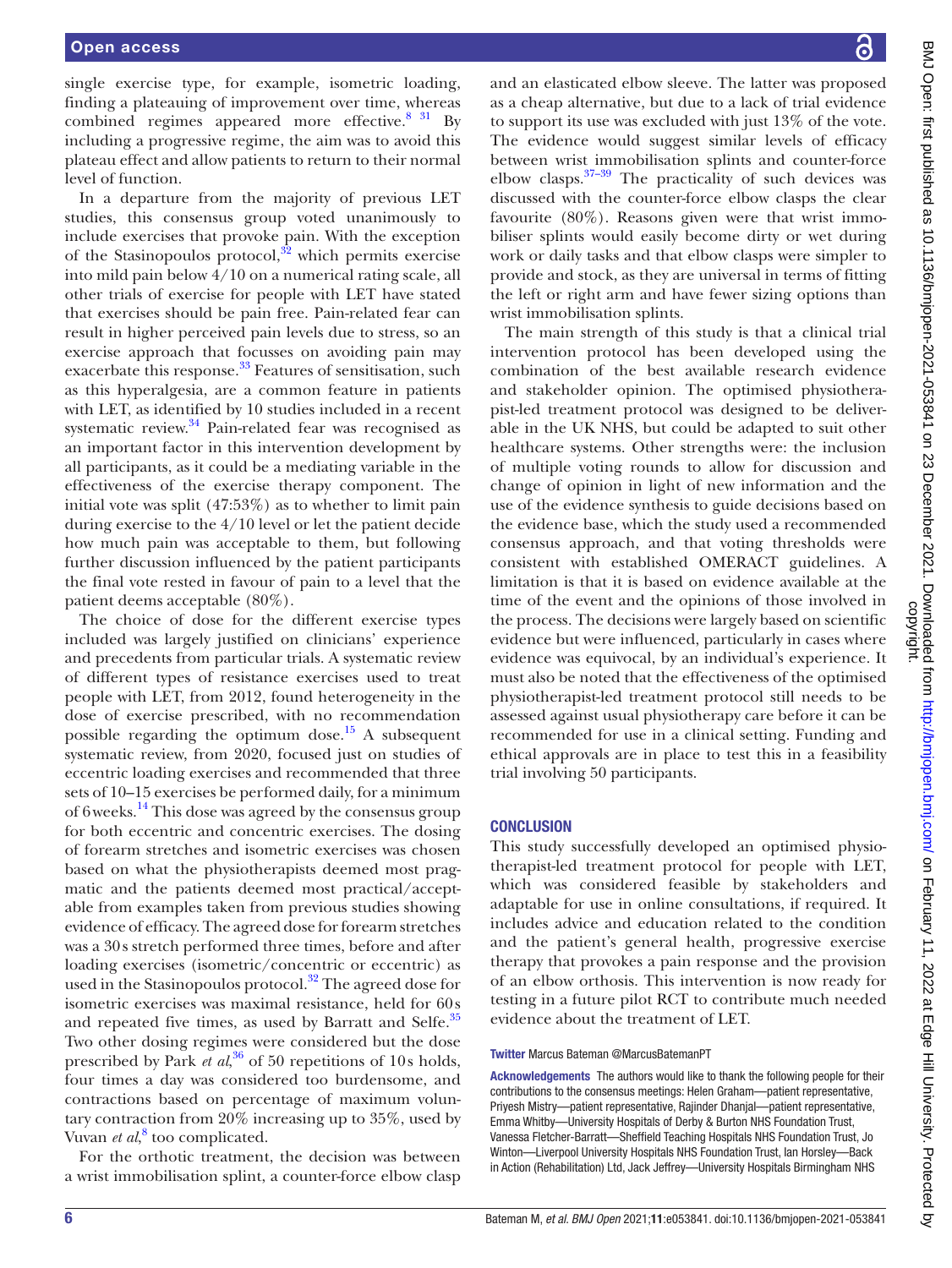Open access

Foundation Trust, Jim Blacknall—Sherwood Forest Hospitals NHS Foundation Trust, Carol Payne—Norfolk and Norwich University Hospitals NHS Foundation Trust, Gareth Stephens—The Royal Orthopaedic Hospital NHS Foundation Trust, Caroline Coulthard—Ashford and St Peter's Hospitals NHS Foundation Trust, Helen Wilson— Sheffield Teaching Hospitals NHS Foundation Trust, and Bill Wilsdon—University Hospitals of Derby & Burton NHS Foundation Trust. MB would like to thank the British Elbow & Shoulder Society for the award of a Research Pump-Priming Grant used to support preliminary study design and application for fellowship funding.

Contributors All authors were involved in the design of the study and writing of this manuscript. MB and BS conducted the nominal group technique meetings. MB is quarantor.

Funding MB was funded by a National Institute for Health Research (NIHR) Chartered Society of Physiotherapy Charitable Trust Doctoral Fellowship for this research project (reference NIHR300704). This paper presents independent research funded by the NIHR and Chartered Society of Physiotherapy Charitable Trust. The views expressed are those of the author(s) and not necessarily those of Chartered Society of Physiotherapy Charitable Trust, the NHS, the NIHR or the Department of Health and Social Care.

Competing interests None declared.

Patient consent for publication Participants gave informed consent to participate in the study before taking part.

Ethics approval This study involves human participants and was approved by the Keele University Faculty of Medicine Ethics Committee (reference: MH-200145) and the UK Health Research Authority (reference: 20/HRA/5848).

Provenance and peer review Not commissioned; externally peer reviewed.

Data availability statement Data are available upon reasonable request.

Supplemental material This content has been supplied by the author(s). It has not been vetted by BMJ Publishing Group Limited (BMJ) and may not have been peer-reviewed. Any opinions or recommendations discussed are solely those of the author(s) and are not endorsed by BMJ. BMJ disclaims all liability and responsibility arising from any reliance placed on the content. Where the content includes any translated material, BMJ does not warrant the accuracy and reliability of the translations (including but not limited to local regulations, clinical guidelines, terminology, drug names and drug dosages), and is not responsible for any error and/or omissions arising from translation and adaptation or otherwise.

Open access This is an open access article distributed in accordance with the Creative Commons Attribution 4.0 Unported (CC BY 4.0) license, which permits others to copy, redistribute, remix, transform and build upon this work for any purpose, provided the original work is properly cited, a link to the licence is given, and indication of whether changes were made. See: [https://creativecommons.org/](https://creativecommons.org/licenses/by/4.0/) [licenses/by/4.0/.](https://creativecommons.org/licenses/by/4.0/)

## ORCID iDs

Marcus Bateman <http://orcid.org/0000-0002-3203-506X> Benjamin Saunders <http://orcid.org/0000-0002-0856-1596> Jonathan C Hill <http://orcid.org/0000-0001-6246-1409>

## **REFERENCES**

- <span id="page-6-0"></span>1 Hopkins C, Fu S-C, Chua E, *et al*. Critical review on the socioeconomic impact of tendinopathy. *[Asia Pac J Sports Med Arthrosc](http://dx.doi.org/10.1016/j.asmart.2016.01.002)  [Rehabil Technol](http://dx.doi.org/10.1016/j.asmart.2016.01.002)* 2016;4:9–20.
- 2 Titchener AG, Fakis A, Tambe AA, *et al*. Risk factors in lateral epicondylitis (tennis elbow): a case-control study. *[J Hand Surg Eur](http://dx.doi.org/10.1177/1753193412442464)  [Vol](http://dx.doi.org/10.1177/1753193412442464)* 2013;38:159–64.
- <span id="page-6-1"></span>3 Walker-Bone K, Palmer KT, Reading I, *et al*. Prevalence and impact of musculoskeletal disorders of the upper limb in the general population. *[Arthritis Rheum](http://dx.doi.org/10.1002/art.20535)* 2004;51:642–51.
- 4 Sanders TL, Maradit Kremers H, Bryan AJ, *et al*. The epidemiology and health care burden of tennis elbow: a population-based study. *[Am J Sports Med](http://dx.doi.org/10.1177/0363546514568087)* 2015;43:1066–71.
- <span id="page-6-2"></span>5 Bisset L, Beller E, Jull G, *et al*. Mobilisation with movement and exercise, corticosteroid injection, or wait and see for tennis elbow: randomised trial. *[BMJ](http://dx.doi.org/10.1136/bmj.38961.584653.AE)* 2006;333:939.
- 6 Peterson M, Butler S, Eriksson M, *et al*. A randomized controlled trial of exercise versus wait-list in chronic tennis elbow (lateral epicondylosis). *[Ups J Med Sci](http://dx.doi.org/10.3109/03009734.2011.600476)* 2011;116:269–79.
- 7 Smidt N, van der Windt DAWM, Assendelft WJJ, *et al*. Corticosteroid injections, physiotherapy, or a wait-and-see policy

for lateral epicondylitis: a randomised controlled trial. *[The Lancet](http://dx.doi.org/10.1016/S0140-6736(02)07811-X)* 2002;359:657–62.

- <span id="page-6-16"></span>8 Vuvan V, Vicenzino B, Mellor R, *et al*. Unsupervised isometric exercise versus Wait-and-See for lateral elbow tendinopathy. *[Med](http://dx.doi.org/10.1249/MSS.0000000000002128)  [Sci Sports Exerc](http://dx.doi.org/10.1249/MSS.0000000000002128)* 2020;52:287–95.
- 9 Olaussen M, Holmedal O, Lindbaek M, *et al*. Treating lateral epicondylitis with corticosteroid injections or nonelectrotherapeutical physiotherapy: a systematic review. *[BMJ Open](http://dx.doi.org/10.1136/bmjopen-2013-003564)* 2013;3:e003564.
- <span id="page-6-3"></span>10 Coombes BK, Bisset L, Vicenzino B. Management of lateral elbow tendinopathy: one size does not fit all. *[J Orthop Sports Phys Ther](http://dx.doi.org/10.2519/jospt.2015.5841)* 2015;45:938–49.
- <span id="page-6-4"></span>National Institute for Health and Care Excellence. Clinical knowledge summaries: tennis elbow. Available: [https://cks.nice.org.uk/topics/](https://cks.nice.org.uk/topics/tennis-elbow/management/management/) [tennis-elbow/management/management/](https://cks.nice.org.uk/topics/tennis-elbow/management/management/) [Accessed 16th September 2020].
- <span id="page-6-5"></span>12 Bateman M, Titchener AG, Clark DI, *et al*. Management of tennis elbow: a survey of UK clinical practice. *[Shoulder Elbow](http://dx.doi.org/10.1177/1758573217738199)* 2019;11:233–8.
- 13 Bateman M, Whitby E, Kacha S, *et al*. Current physiotherapy practice in the management of tennis elbow: a service evaluation. *[Musculoskeletal Care](http://dx.doi.org/10.1002/msc.1236)* 2018;16:322–6.
- <span id="page-6-11"></span>14 Chen Z, Baker NA. Effectiveness of eccentric strengthening in the treatment of lateral elbow tendinopathy: a systematic review with meta-analysis. *[J Hand Ther](http://dx.doi.org/10.1016/j.jht.2020.02.002)* 2021;34:18-28.
- <span id="page-6-17"></span>15 Raman J, MacDermid JC, Grewal R. Effectiveness of different methods of resistance exercises in lateral epicondylosis--a systematic review. *[J Hand Ther](http://dx.doi.org/10.1016/j.jht.2011.09.001)* 2012;25:5–26.
- 16 Karanasios S, Korakakis V, Whiteley R, *et al*. Exercise interventions in lateral elbow tendinopathy have better outcomes than passive interventions, but the effects are small: a systematic review and meta-analysis of 2123 subjects in 30 trials. *[Br J Sports Med](http://dx.doi.org/10.1136/bjsports-2020-102525)* 2021;55:477–85.
- <span id="page-6-6"></span>17 Craig P, Dieppe P, Macintyre S, *et al*. Developing and evaluating complex interventions: the new medical Research Council guidance. *[BMJ](http://dx.doi.org/10.1136/bmj.a1655)* 2008;337:a1655.
- <span id="page-6-7"></span>18 O'Cathain A, Croot L, Duncan E, *et al*. Guidance on how to develop complex interventions to improve health and healthcare. *[BMJ Open](http://dx.doi.org/10.1136/bmjopen-2019-029954)* 2019;9:e029954.
- <span id="page-6-8"></span>19 Potter M, Gordon S, Hamer P. The nominal group technique: a useful consensus methodology in physiotherapy research. *New Zealand Journal of Physiotherapy* 2004;32:126–30.
- <span id="page-6-9"></span>20 Gonzales CK, Leroy G. Eliciting user requirements using Appreciative inquiry. *[Empirical Software Engineering](http://dx.doi.org/10.1007/s10664-011-9156-x)* 2011;16:733–72.
- 21 McMillan SS, King M, Tully MP. How to use the nominal group and Delphi techniques. *[Int J Clin Pharm](http://dx.doi.org/10.1007/s11096-016-0257-x)* 2016;38:655–62.
- <span id="page-6-10"></span>22 Babatunde OO, Tan V, Jordan JL, *et al*. Evidence flowers: An innovative, visual method of presenting "best evidence" summaries to health professional and lay audiences. *[Res Synth Methods](http://dx.doi.org/10.1002/jrsm.1295)* 2018;9:273–84.
- 23 Bisset L, Coombes B, Vicenzino B. Tennis elbow. *[BMJ Clin Evid](http://www.ncbi.nlm.nih.gov/pubmed/21708051)* 2011;2011. [Epub ahead of print: 27 Jun 2011
- 24 Long L, Briscoe S, Cooper C, *et al*. What is the clinical effectiveness and cost-effectiveness of conservative interventions for tendinopathy? an overview of systematic reviews of clinical effectiveness and systematic review of economic evaluations. *[Health](http://dx.doi.org/10.3310/hta19080)  [Technol Assess](http://dx.doi.org/10.3310/hta19080)* 2015;19:1–134.
- 25 Mamais I, Papadopoulos K, Lamnisos D, *et al*. Effectiveness of low level laser therapy (LLLT) in the treatment of lateral elbow tendinopathy (let): an umbrella review. *[Laser Ther](http://dx.doi.org/10.5978/islsm.27_18-OR-16)* 2018;27:174–86.
- 26 Tang H, Fan H, Chen J, *et al*. Acupuncture for lateral epicondylitis: a systematic review. *[Evid Based Complement Alternat Med](http://dx.doi.org/10.1155/2015/861849)* 2015;2015:1–13.
- <span id="page-6-12"></span>27 Bateman M, Evans JP, Vuvan V, *et al*. Protocol for the development of a core outcome set for lateral elbow tendinopathy (COS-LET). *[Trials](http://dx.doi.org/10.1186/s13063-021-05291-9)* 2021;22.
- 28 Boers M, Kirwan J, Tugwell P. *OMERACT Handbook*, 2018.
- <span id="page-6-14"></span><span id="page-6-13"></span>29 Martinez-Silvestrini JA, Newcomer KL, Gay RE, *et al*. Chronic lateral epicondylitis: comparative effectiveness of a home exercise program including stretching alone versus stretching supplemented with eccentric or concentric strengthening. *[J Hand Ther](http://dx.doi.org/10.1197/j.jht.2005.07.007)* 2005;18:411–20
- <span id="page-6-15"></span>30 Alizadehkhaiyat O, Fisher AC, Kemp GJ, Fisher Anthony C, Kemp Graham J, *et al*. Upper limb muscle imbalance in tennis elbow: a functional and electromyographic assessment. *[J Orthop Res](http://dx.doi.org/10.1002/jor.20458)* 2007;25:1651–7.
- 31 Stasinopoulos D, Stasinopoulos I. Comparison of effects of eccentric training, eccentric-concentric training, and eccentric-concentric training combined with isometric contraction in the treatment of lateral elbow tendinopathy. *[J Hand Ther](http://dx.doi.org/10.1016/j.jht.2016.09.001)* 2017;30:13–19.